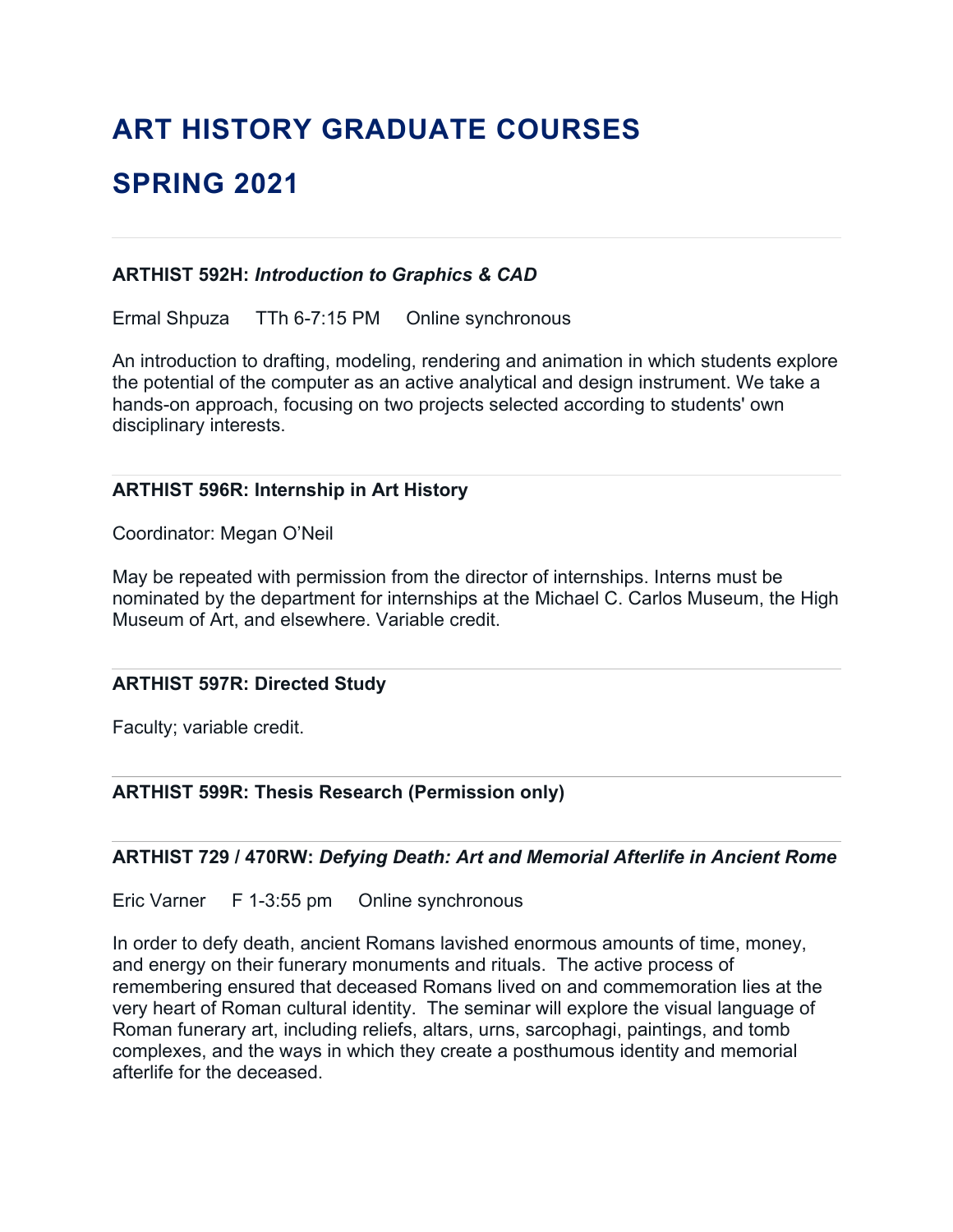### **ARTHIST 749R / 475RW:** *Embodiments of the virtues and vices in the art of premodern Europe*

Jean Campbell & Elizabeth Pastan W 9:40am-12:35pm Online synchronous

Depictions of virtue and vice are among the most sensitive indicators of changing societal values. They also tap the imaginative resources of the painters and sculptors who make them, and of the beholders who are charged in their presence with negotiating the shifting territory between good and bad. Beginning within the tradition of imagery associated with the late antique author Prudentius and his *Psychomachia* (*Battle of the Virtues and Vices*), the course will proceed to investigate cycles of the virtues and vices as they appear in other famous instances: the prominent sculptural reliefs in the Gothic cathedrals of Notre-Dame of Paris and Amiens, the great teaching book for nuns known as the *Hortus Deliciarum*, the richly illuminated manuscripts of the *Roman de la Rose*, Giotto's innovative frescoes in the Arena Chapel, and Andrea Mantegna's deeply humanist cabinet paintings for Isabella d'Este. Questions of when certain vices came into prominence, why the kinds and numbers of virtues and vices never became fixed, and how male and female personifications operated are central to this course. Students interested in questions of virtue and vice (and who isn't?) from all disciplines and periods are welcome; while the core readings will largely concern the pre-modern period in Europe, students are encouraged to pursue case studies drawn from their interests.

## **ARTHIST 735R / 485RW:** *Lives of Objects in Ancient Mesoamerica*

Megan O'Neil M 4:20-7:15 pm Online synchronous

This seminar delves into the material meanings of objects and humans' interactions and experiences with them, exploring the agency of both humans and objects. We explore how humans interact with objects and how objects guide or inspire human experience. We also examine how objects can change, considering possibilities of their life histories as they persist through time and through varying histories of use and reception. The seminar will focus on select cultures in ancient Mesoamerica, but the readings also will address other places in the world in order to offer other theoretical contributions to the seminar's themes.

This is a combined upper-division undergraduate seminar and graduate seminar. The class will meet weekly for one session and will have asynchronous reading and writing assignments.

#### **ARTHIST 769:** *Monuments, Antimonuments, Countermonuments*

Lisa Lee M 1-4pm Online synchronous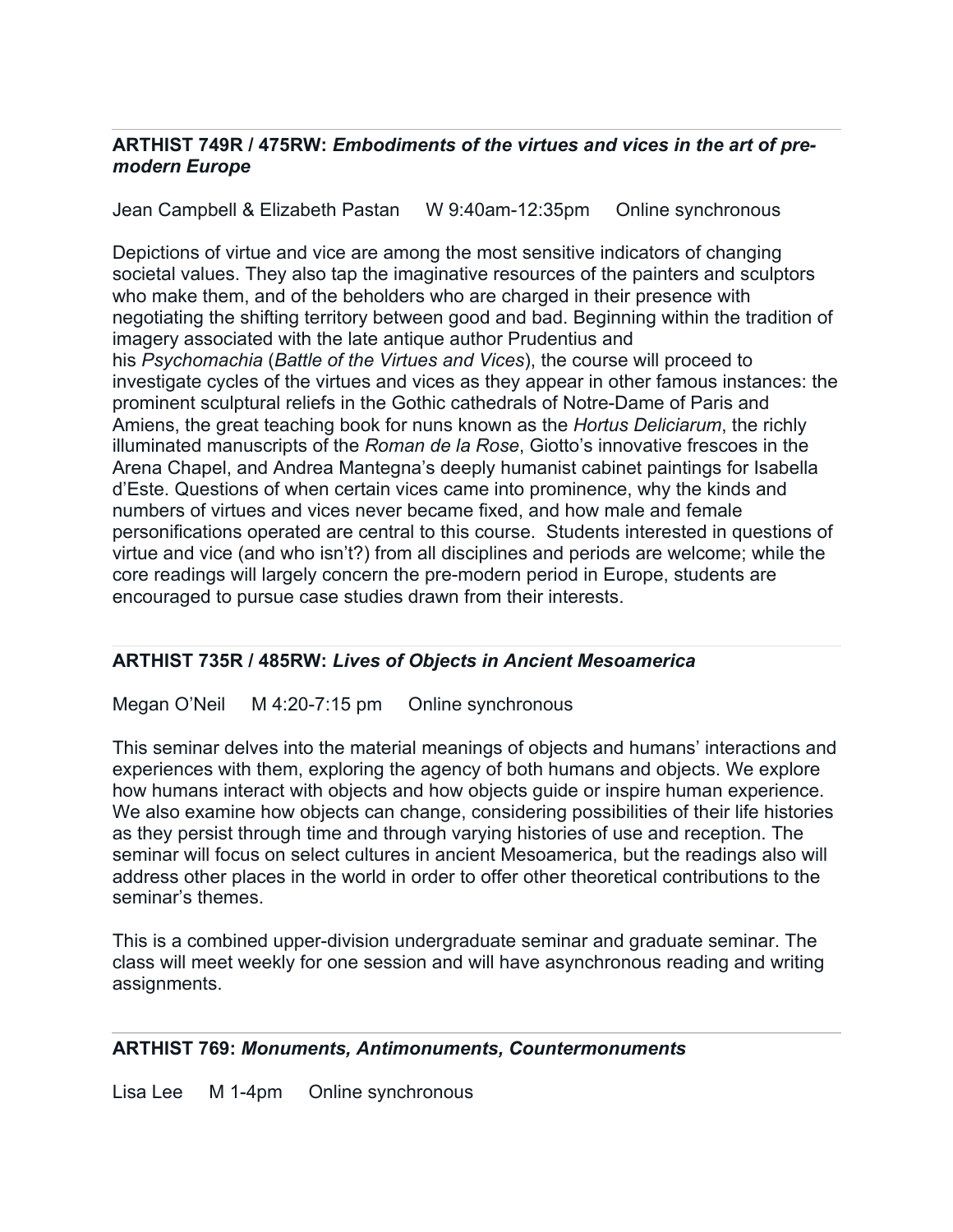At various points in history, questions regarding the symbolic and functional significance of public space become acute. The momentum with which racist and colonialist monuments across the United States and in Europe are being toppled or removed signals, unequivocally, that we are in such a moment. To what extent might these events be seen to signal a "mere" symbolic politics? To what extent might symbolic politics be understood to be a galvanizing force in collective action? This seminar takes up the topic of the public monument in the 20th and 21st centuries. Crucially, it considers reactions against the conventions and presumptions of traditional monuments, such as permanence, gestalt form, unitary meaning, and centrality. Antimonumental impulses refuse and denounce (sometimes violently) symbolic content imposed from above, as well as the formal means that are a vehicle for such content. Counter-monuments emphasize alternative values: ephemerality, fragmentation, ambiguity, and marginality. Together, the participants in this seminar will grapple with manifestations of power, resistance, and collectivity in public space.

#### **ARTHIST 791:** *Teaching Art History*

Linda Merrill W 1-2:15 pm Online synchronous

ARTHIST 790/791 is designed to meet the Graduate School (TATTO) requirement for a teacher training course for students in art history. It is required of those graduate students serving as TAs in ARTHIST 101/102 and is offered in concert with their teaching experience in those courses.

#### **ARTHIST 796R: Internship in Art History**

Coordinator: Megan O'Neil

May be repeated with permission from the director of internships. Interns must be nominated by the department for internships at the Michael C. Carlos Museum, the High Museum of Art, and elsewhere. Variable credit.

#### **ARTHIST 797R: Directed Study**

Coordinator: Faculty

Variable credit (1-12)

#### **ARTHIST 798R: Exam Preparation**

Coordinator: Faculty